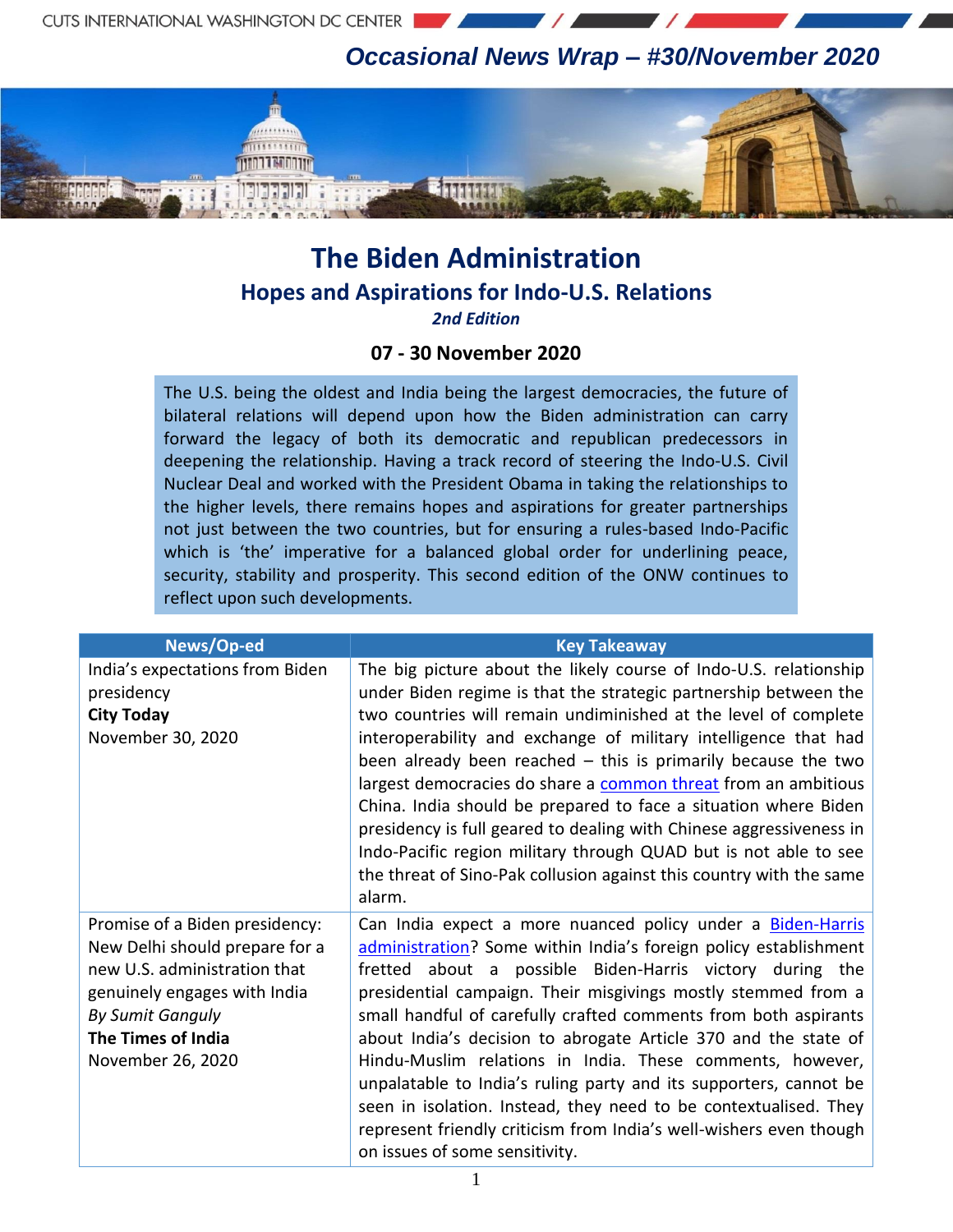| News/Op-ed                                                                                                                                       | <b>Key Takeaway</b>                                                                                                                                                                                                                                                                                                                                                                                                                                                                                                                                                                                                                                                                                                                                                                                                       |
|--------------------------------------------------------------------------------------------------------------------------------------------------|---------------------------------------------------------------------------------------------------------------------------------------------------------------------------------------------------------------------------------------------------------------------------------------------------------------------------------------------------------------------------------------------------------------------------------------------------------------------------------------------------------------------------------------------------------------------------------------------------------------------------------------------------------------------------------------------------------------------------------------------------------------------------------------------------------------------------|
| India sees 'strong interlocutor' in<br>Antony Blinken, Biden's choice<br>for U.S. Secretary of State<br><b>The Print</b><br>November 25, 2020    | U.S. President-elect Joe Biden's decision to name Antony J.<br>Blinken as the next Secretary of State is being seen as a positive<br>move for India, which sees him as a "strong interlocutor" for New<br>Delhi as it aims to build on strategic gains made under the Donald<br>Trump administration. Blinken's nomination brings a "solid<br>assurance" that he will ardently follow his boss' approach on<br>giving "high priority to India", which will put India-U.S. strategic<br>ties on a "steady path".                                                                                                                                                                                                                                                                                                           |
| The Countries With the Most to<br>Gain-and Lose-Under a Biden<br>Administration<br><b>Yahoo News</b><br>November 25, 2020                        | Donald Trump may not be over the U.S. elections  but plenty of<br>other countries sure are. As the congratulations for President-<br>elect Joe Biden and Vice President-elect Kamala Harris from<br>foreign leaders stream in, here's a quick look at which world<br>leaders have the most to gain and lose with the changing of the<br>guard in Washington.                                                                                                                                                                                                                                                                                                                                                                                                                                                              |
| How Will the Joe Biden<br>Presidency Impact India-U.S.<br>Relations?<br><b>Transfin</b><br>November 24, 2020                                     | Under President Trump, India-U.S. trade ties were rocky, to put it<br>mildly. He routinely criticised India as "tariff king", denouncing its<br>tariffs on everything from tech companies to Harley-Davidson<br>motorbikes. A full-blown tit-for-tat trade war was narrowly<br>avoided when trade representatives from both sides sat down to<br>hammer out a trade deal. A Biden administration may be more<br>inclined to compromise on Trumpian sticking points - like access<br>to India's agriculture and dairy sectors. India's re-entry into the<br>GSP can also be anticipated. But expect trade tensions to remain.<br>Why? Because for starters, American trade policy is not merely a<br>matter of executive diktat - it is also reliant on the U.S. Congress,<br>where both major American parties hold sway. |
| Joe Biden's win is good for India-<br>U.S. ties<br>By Frank F Islam<br><b>Hindustan Times</b><br>November 23, 2020                               | Judging by the number of Indian-Americans Biden has included in<br>various cabinet transition committees, one can expect a<br>significant Indian-American presence in the administration. There<br>are close to two-dozen Indian-Americans in the 500-member<br>transition agency review teams. Three teams are led by Indian-<br>Americans. 2020 was a long and contentious year politically which<br>ended with a win for Biden, the U.S., and India. That is good news.<br>The better news is that the best is yet to come.                                                                                                                                                                                                                                                                                            |
| Biden administration will have<br>more deliberate, thoughtful<br>engagement with India: Expert<br><b>The Economic Times</b><br>November 22, 2020 | In some cases, there will be a "little bit of consistency" as both<br>U.S. president Donald Trump and President-elect Joe Biden<br>believe that India is an <i>important strategic partner</i> in the region.<br>But Trump's relationship with India was a bit more short-term and<br>reactive, the Biden administration is likely to have a slightly more<br>deliberate and thoughtful engagement with India, said Sohini<br>Chatterjee, a faculty member at Columbia University who<br>previously served as senior policy advisor in the Obama<br>administration.                                                                                                                                                                                                                                                       |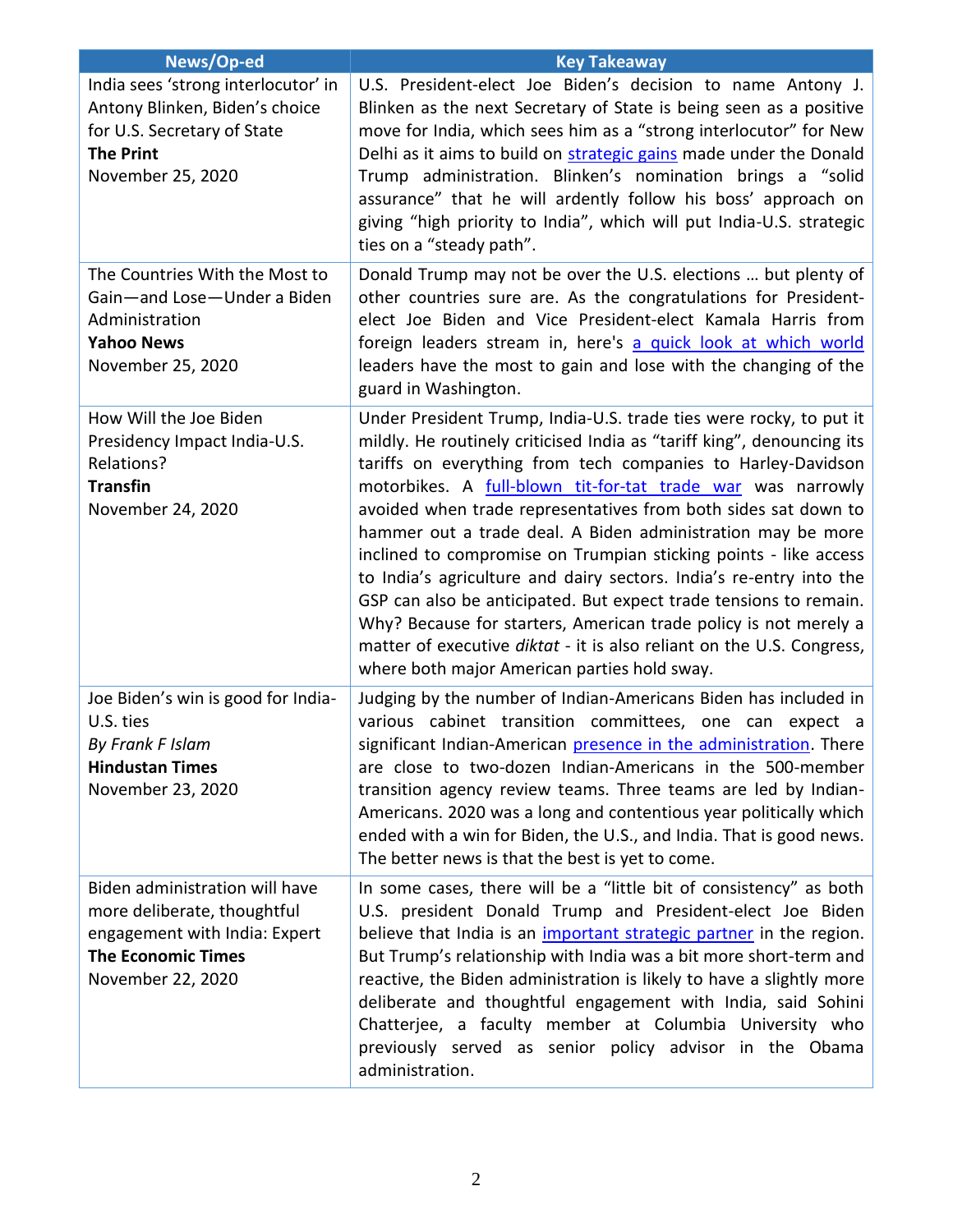| News/Op-ed                               | <b>Key Takeaway</b>                                                                                                                  |
|------------------------------------------|--------------------------------------------------------------------------------------------------------------------------------------|
| The U.S. at an Inflection Point          | If New Delhi believes it would be business-as-usual, it would be                                                                     |
| By Amit Dasgupta                         | sadly mistaken. On a variety of issues, including China and                                                                          |
| <b>Eastern Times</b>                     | Pakistan, the Biden Administration is likely to approach matters                                                                     |
| November 21, 2020                        | with new eyes. Islamabad's recent decision to handout jail terms                                                                     |
|                                          | to Hafiz Saeed, the 26/11 terror attack mastermind, is not as a                                                                      |
|                                          | consequence of pressure from India but rather a blatant attempt<br>to woo Washington with assurances of strong action against terror |
|                                          | suspects.                                                                                                                            |
| U.S.-India Insight: Revisiting           | When a U.S. administration changes, those focused on the U.S.-                                                                       |
| Good Ideas                               | India relationship offer useful commentary on what initiatives                                                                       |
| By Richard M. Rossow                     | should be started, what should change, what should end, and                                                                          |
| <b>CSIS</b>                              | what will remain the same. These are important considerations,                                                                       |
| November 20, 2020                        | but there is another category of initiatives that should also be                                                                     |
|                                          | considered: older ideas that are dormant or are currently                                                                            |
|                                          | underperforming but can <b>bridge gaps in the U.S.-India</b>                                                                         |
|                                          | relationship. Some good ideas simply need a second chance or                                                                         |
|                                          | prioritization from leaders within the administration.                                                                               |
| Biden and new diplomacy: India           | A crucial area of Indian Interest will be global trade negotiations.                                                                 |
| will need to recalibrate its             | The Biden presidency is likely to be as aggressive on this as the<br>Trump regime. It will also pursue the U.S. objective of         |
| strategy to shifting global<br>realities | strengthening multilateral accords and WTO rules with much                                                                           |
| By Yoginder K Alagh                      | greater technical clout and diplomatic pressure. Our government                                                                      |
| <b>The New Indian Express</b>            | had already given up the food security and livelihood clauses as                                                                     |
| November 18, 2020                        | preconditions for discussing "other issues", basically tariff                                                                        |
|                                          | reduction.                                                                                                                           |
| India Will Face No Problems in           | External Affairs Minister S Jaishankar, on Tuesday,<br>17th                                                                          |
| Taking Forward Ties With U.S.            | November, said that the Indian government will face no problems                                                                      |
| Under Joe Biden: S Jaishankar            | in taking forward ties with the US under the Joe Biden                                                                               |
| India.com<br>November 18, 2020           | administration because of the strong element of bipartisan<br>support for the bilateral relationship. While talking about India's    |
|                                          | relationship with Joe Biden, Jaishankar said that President-elect                                                                    |
|                                          | Biden is "not a stranger to India" and India has dealt with him in                                                                   |
|                                          | his former roles as vice president in the Barack Obama                                                                               |
|                                          | administration.                                                                                                                      |
| Bye, Tariff Man. Biden's India           | It's time for a saner approach. The Biden administration can strike                                                                  |
| Play Must Be Apps                        | a bargain, persuading New Delhi to accommodate greater U.S.                                                                          |
| <b>The Washington Post</b>               | involvement in consumer apps, and to treat this investment fairly.                                                                   |
| November 13, 2020                        | In exchange, the U.S. would unwind Trump's tariff increases and                                                                      |
|                                          | restore India's access to the so-called generalized system of                                                                        |
|                                          | preferences that encourage developing nations to industrialize.<br>Trump took away India's GSP privilege last year.                  |
| Biden will priorities defence and        | Based on the priorities articulated already by President-elect                                                                       |
| security partnership with India          | Biden, I would anticipate that the Biden-Harris administration will                                                                  |
| says Obama-era official                  | continue to place a high priority on the defence and security                                                                        |
| <b>The Week</b>                          | relationship with India, the major area that has advanced during                                                                     |
| November 12, 2020                        | the Trump administration," Alyssa Ayres Senior fellow for India,                                                                     |
|                                          | Pakistan, and South Asia at the Council on Foreign Relations (CFR).                                                                  |